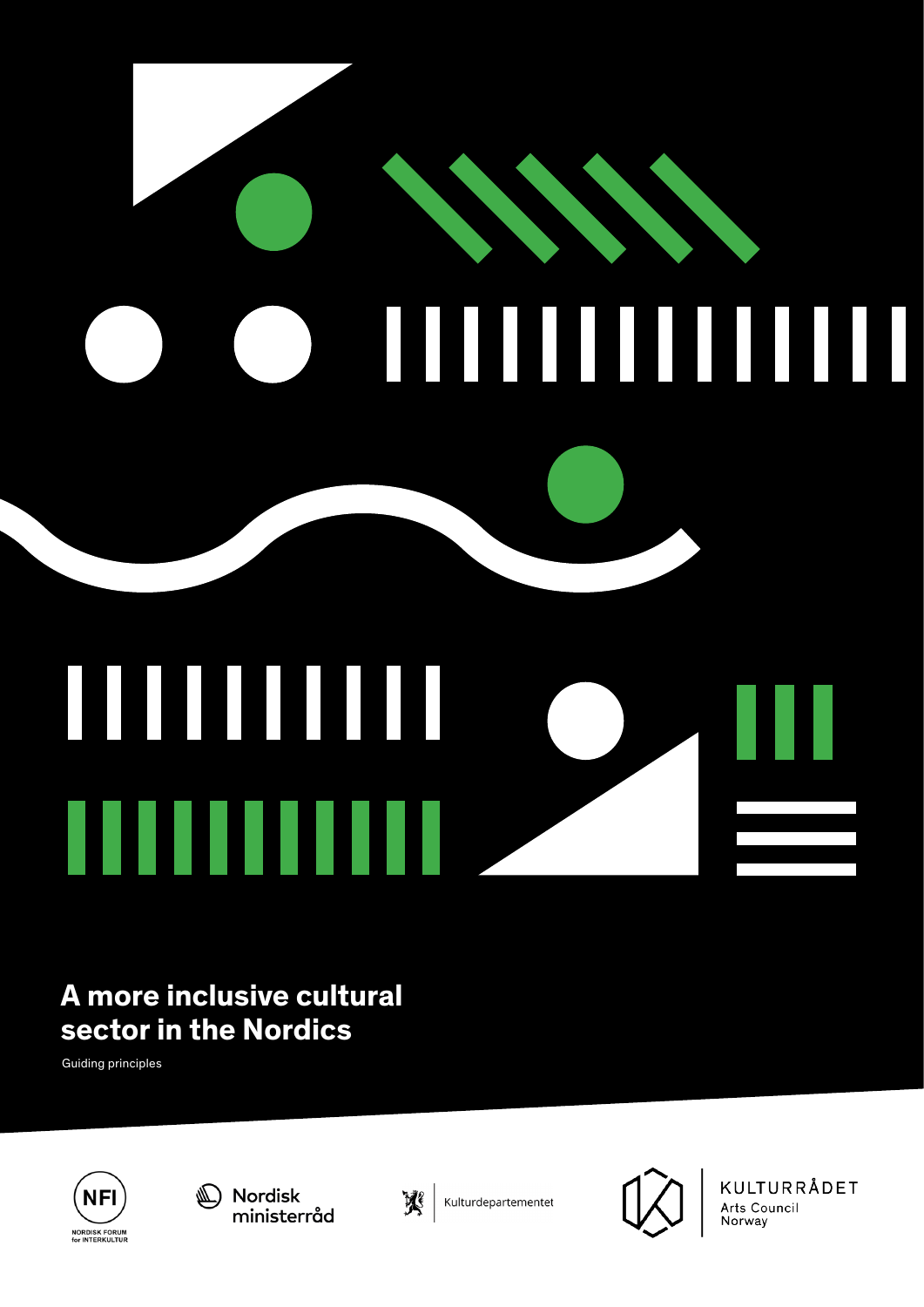#### **All people have a fundamental right to actively participate in cultural life.**

Diversity and equality are crucial to the arts because it will increase quality and release the true potential of what the sector has to offer. It will also increase audience numbers and ensure increased ticket sales for cultural institutions.

Projects alone cannot solve these inequalities. Long-term, stable commitment and action on political, institutional and local level is essential.

## **Dear cultural workers in the Nordic region,**

# **Our societies have always been and will always be diverse but we have not seen this diversity reflected in our respective cultural fields up to now.**

**Everyone in the cultural sector of the Nordic region, should seek to change this.These are some of our recommendations for how to achieve a more representative arts and culture sector.**

# ,,,,,,,,,,,,,,,,,,,,,,,,,

In order to build a successful effort to increase diversity in the cultural sector, we must reflect on our role as a gate-keepers and work with norm critical perspectives. The term diversity is not always useful. It can set up a distinction between «us and them», thus running the risk of adding friction to a discussion we hope to contribute constructively to. Therefore it is important to accept that this work always will be critical and analytical work.

**Inclusivity holds high rewards but will never be simple to achieve.** 

Good policies have been written, but have not always been followed up by action and necessary funding to support this action.

Public funding should be measured towards its results and its work with diversity. Public bodies should work much more proactively with funding as a steering tool.

We recommend that the evaluation and assessment of all institutions, large and small, should include their efforts towards inclusion, and that this perspective should be articulated in reports and feedback.

#### **Benchmarks need to measure**

## **The need for political commitment**



# **11 steps for you as a cultural worker**



Institutional policy and vision Audience/visitor relations Partners/collaborators for programming and profiling

Employees Board members **Suppliers** Programme/repertoire/ collections

#### **Emphasising diversity and inclusion for everyone should be highly prioritised in the formation of cultural policies and a goal for publicly funded cultural institutions.**

The transition towards a more diverse society requires a rethinking of the democratic policy development in our sector.

At times the political discourse surrounding migration and ethnic diversity can still have an alienating effect on our social cohesion, our communities and our institutions. This needs to change and policy makers need to engage in the conversation.

- Meet your audience/users on their home turf and then invite them to visit. **Get out of the institution 1**
- Send your staff into the field to meet the users. Let relations evolve **Small steps first 2**
- Involve people with **Build upon others' relations 3**

established contacts in the areas you want to reach.

- Building and maintaining positive relations requires time, presence and persistence. **Building relations is no quick fix 4**
- **Engaging in long-term processes** with people will provide your institution with more insight into your new users preferences and wishes, rather than a focus on quantity. **5**
- **Be open 6**

Start with the interests and needs of the new users and take no final decisions about content before you know who they are and what they are interested in.

Let your users help define the content, at the same time maintaining your professional overview and the strengths and goals of your institution.

#### **Consciously relinquish control 7**

Do not be afraid of having professional ambitions, but be prepared to adjust your ideas and let them move unexpectedly in the encounter with new users.

#### **Set the bar high 8**

It raises the level and ensures a product and process that makes participants proud of being part of the project.

#### 10 Drop regular target

### **Involve professional artists 9**

**measurements**, new methods for measuring impact are needed in order to develop and improve the efforts made, keeping in mind that certain aspects of changing practice in cultural institutions is longterm and some parts are easy to measure.